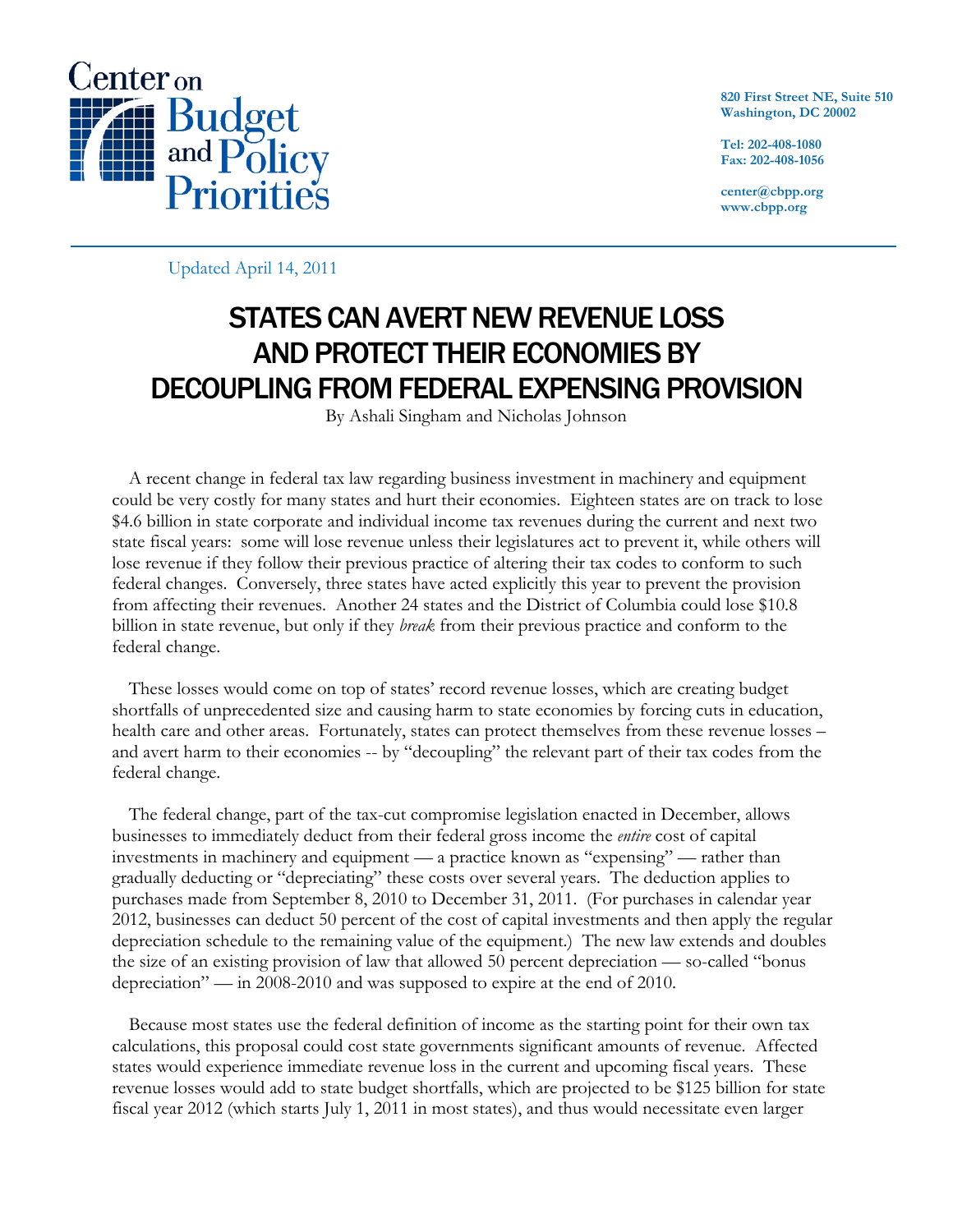state budget cuts or tax increases than states would otherwise have to impose to meet their balanced-budget requirements.

 Whatever the benefits of this policy to the national economy, there are *no benefits* to states from following suit. States are already cutting spending to help close recession-induced budget shortfalls, reducing payments to businesses, nonprofits, and employees, with ripple effects through the economy; the additional revenue loss from conforming to the expensing provisions would create additional economic harm and loss of jobs. The benefits of expensing for corporations do not offset that effect because they flow to a substantial degree to multi-state corporations, which may spend them out of state or simple accrue them as profits. Moreover, state expensing does not create an incentive for a corporation to purchase or locate equipment in that state, as explained below.

States can pass a statute to decouple their business depreciation rules from the section of the federal tax code that allows expensing, just as most of them decoupled from temporary federal "bonus depreciation" provisions over the past decade that expanded business write-offs. Thirtythree states decoupled from a bonus depreciation proposal enacted in 2008, and during the 2001-04 period, when a similar bonus depreciation provision was in effect, over 30 states fully or partially decoupled from it, with minimal adverse consequences.

| Table 1<br>Eighteen States On Track To Lose \$4.6 Billion<br><b>Estimated State Revenue Losses from Conforming to Full Expensing</b> |                            |                   |                                   |
|--------------------------------------------------------------------------------------------------------------------------------------|----------------------------|-------------------|-----------------------------------|
| <b>State</b>                                                                                                                         | Revenue loss<br>(millions) | <b>State</b>      | <b>Revenue loss</b><br>(millions) |
| Alabama                                                                                                                              | \$239                      | <b>Nebraska</b>   | \$88                              |
| Colorado                                                                                                                             | 226                        | <b>New Mexico</b> | 39                                |
| Delaware                                                                                                                             | 77                         | North Dakota      | 43                                |
| Florida                                                                                                                              | 629                        | Oklahoma          | 143                               |
| <b>Illinois</b>                                                                                                                      | 1,009                      | Oregon            | 270                               |
| Kansas                                                                                                                               | 198                        | Pennsylvania      | 833                               |
| Louisiana                                                                                                                            | 191                        | South Dakota      | 9                                 |
| <b>Missouri</b>                                                                                                                      | 190                        | Utah              | 159                               |
| Montana                                                                                                                              | 55                         | West Virginia     | 166                               |
|                                                                                                                                      |                            | <b>Total</b>      | \$4.6 billion                     |

Table 1 shows the amount of revenue potentially at stake in the states that are most at risk.

Amounts shown are for those states that conform automatically or routinely to federal depreciation law and therefore will likely lose revenue without legislative action. We did not include those states that have permanently decoupled from bonus depreciation provisions in a way that will generally protect them from revenue losses stemming from the most recent federal change. The identification of states as to whether they are conformed automatically to federal bonus depreciation was based on a review of available sources, including resources from CCH and Tax Analyst and state statutes, tax forms, and Department of Revenue publications.

# States Coping with Large Revenue Losses

The economic downturn has caused state tax revenues to decline 11 percent below pre-recession levels. Meanwhile, the cost of providing services has risen, due both to normal population growth and to increased human need resulting from the recession (such as more people losing their jobs and employer-based health coverage and qualifying for Medicaid). The result has been large budget gaps in nearly every state.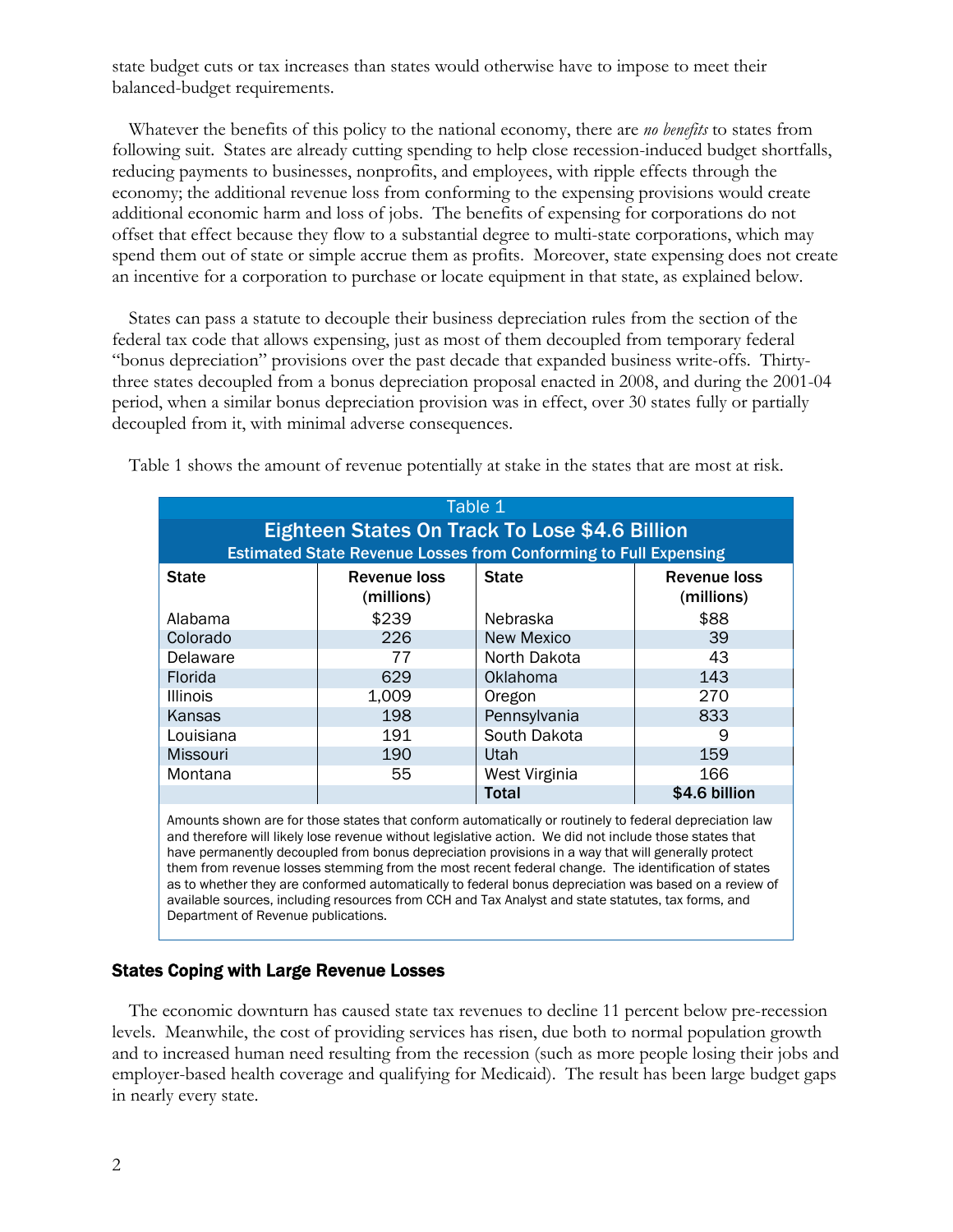States faced (and have mostly closed) budget gaps of \$130 billion for the current state fiscal year. States are facing a similarly large projected gap — \$112 billion — for state fiscal year 2012; however, the challenges will be even greater in that year because federal fiscal relief will have almost entirely expired. While states had \$59 billion in funding from the 2009 Recovery Act in fiscal year 2011, they will have only \$6 billion in fiscal year 2012. Preliminary data suggest that state budget shortfalls for 2013 will also be large: 26 states have already reported shortfalls of \$75 billion.

 Because states must balance their budgets regardless of the state of the economy, they are closing these shortfalls with budget cuts and tax increases, both of which remove demand from the economy. As many economic analysts have noted, the economic drag from such state actions is costing hundreds of thousands of jobs. Indeed, states and localities have cut 497,000 jobs since August 2008,<sup>1</sup> with ripple effects causing additional job losses in the private sector and making it more difficult for the economy to recover.

### Why Expensing Reduces State Revenue Further

 The eighteen states most likely to lose revenue due to the new federal expensing provision fall into one of two categories.

- Some states' tax codes automatically change to reflect any change in federal tax law. This is sometimes called "rolling conformity." Such states must take explicit legislative action to prevent federal actions from affecting state tax rules.
- Other states' tax codes reflect the federal tax code as it existed on a particular date (this is sometimes called "fixed-date conformity"), but those states commonly move that date forward to incorporate federal tax changes, including depreciation rules. If a state moves the date forward periodically and has not permanently decoupled from federal bonus depreciation legislation, it is reasonable to expect that — absent specific efforts to "decouple" — the state will incorporate the full expensing provisions now and hence lose revenue.

States in those categories are shown in Table 1, along with the potential revenue loss.

Another 27 states and the District of Columbia are at a lesser risk of revenue loss. These are states that both (a) would need to act affirmatively to conform to the federal expensing change, and (b) have shown from past experience a willingness to forgo such action — specifically, they did *not* conform to the federal law relating to depreciation enacted in 2008, or have already decoupled from the expensing provision.<sup>2</sup> But, of course, past actions are an imperfect indicator of future actions. With changes in political leadership in many states, plus the potential that economically significant corporations will press lawmakers to conform to the expensing change, some of those states might consider conforming and hence lose revenue. Oregon decoupled in 2008, but conformed to federal bonus depreciation for 2011. Although in past years Pennsylvania has decoupled from federal bonus depreciation provisions, the Pennsylvania Department of Revenue conformed to the expensing provision this month, without state legislation.<sup>3</sup> Table 2 on page 7 provides the potential revenue loss if those states chose to conform.

 $\overline{a}$ 

<sup>1</sup> CBPP calculations from Bureau of Labor Statistics data.

<sup>2</sup> In most cases, this is either because they have fixed-date conformity for their tax code as a whole (or for depreciation provisions in particular) or because they have a specific provision that requires businesses to add back any benefit they receive from the section of the federal tax law that provides for expensing.

<sup>&</sup>lt;sup>3</sup> See "Revenue Department Adopts Business-Friendly Approach to Corporate Tax Bonus Depreciation," Pennsylvania Department of Revenue, February 24, 2011,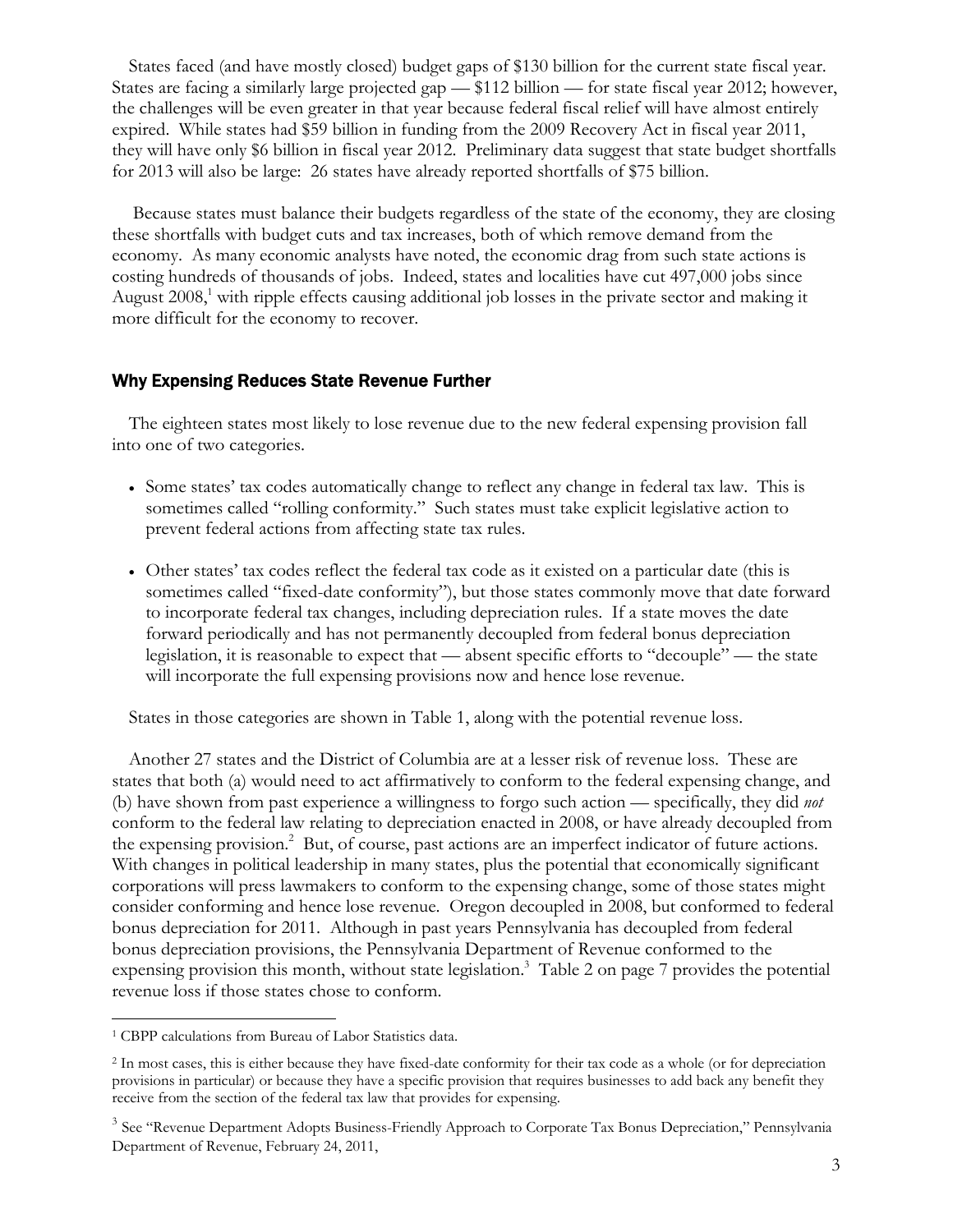A few of these 27 states have already taken action to protect their revenue. Idaho, North Carolina, and Virginia have decoupled from the bonus depreciation provision in 2011. Five states are unaffected by this provision. Four of these states (Nevada, Texas, Washington, and Wyoming) have neither corporate nor personal income taxes; California for decades has used its own depreciation rules, which differ from the federal government's.

#### How Can States Decouple from Expensing?

For a number of decades, virtually every state other than California simply conformed to federal depreciation rules. In the last decade, however, this has shifted somewhat. In 2002-04, the federal government first allowed corporations an immediate deduction for 50 percent of their equipment purchases, a provision known as "bonus depreciation." Over 30 states decoupled from this temporary provision. (Then, as now, states were facing significant budget shortfalls due to an economic slowdown and could not afford an additional revenue loss.) When Congress reinstated bonus depreciation in 2008, roughly the same number of states decoupled. Since the new expensing provision uses the same basic concept and the same section of the federal tax code (section 168(k)) as bonus depreciation, states can use the same basic approach to decoupling.

Decoupling statutes merely require businesses to calculate their state taxable income as if the federal depreciation change had not been enacted. Some are more detailed about the steps involved, requiring businesses to add back to their federal taxable income the amount of the new federal deduction and then allowing them to subtract the amount of depreciation they would normally have claimed. There is no obvious advantage to any one of these approaches.

However, states *should* decouple in such a way that the decoupling applies to any future change in federal depreciation rules beyond 2012 — or, even better, in such a way that it applies to any future changes in *any* part of federal tax law. This would prevent any future federal tax law change from automatically reducing state revenues. As noted above, 27 states and the District of Columbia have already decoupled from federal depreciation provisions in a way that — if they do not change it protects them from revenue loss from the new expensing provision.

#### State Revenue Losses Would Aggravate Fiscal Crisis

The Joint Committee on Taxation estimates that the expensing provision will cost the U.S. Treasury approximately \$110 billion over the next two years but that the federal government will recoup \$89 billion of that amount later in the decade, because corporations' immediate write-off of equipment costs would substitute for depreciation deductions that would otherwise have reduced tax payments in those later years.

We estimate that if every state other than California were to conform, they would lose \$15.3 billion in state corporate and personal income tax revenue.<sup>4</sup> These losses would affect the 2012 and

http://www.portal.state.pa.us/portal/server.pt/document/1046612/revenue\_department\_adopts\_businessfriendly approach to corporate tax bonus depreciation pdf?qid=28860246&rank=1.

<sup>4</sup> Our state estimates assume that at the federal and state levels, 75 percent of the revenue loss would occur in corporate income taxes and the remainder in personal income taxes. The estimates also assume that each state would lose the same percentage of personal and corporate income revenues as would occur at the federal level. State tax revenue data come from the Census Bureau and the Nelson A. Rockefeller Institute of Government. Federal tax data come from the Congressional Budget Office.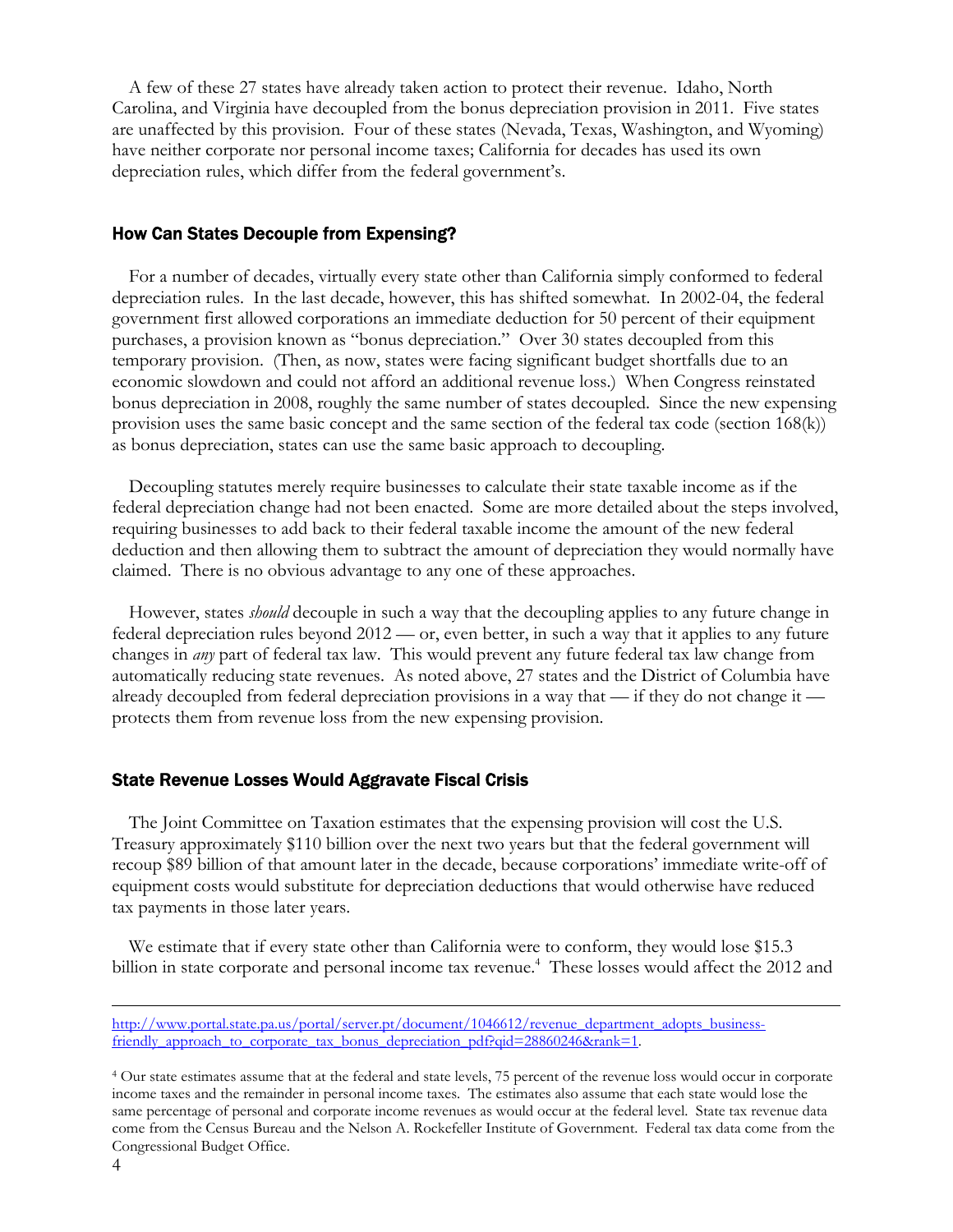2013 fiscal years and possibly 2011 as well. In state fiscal year 2011, the revenue losses — if any would be modest and would mostly take the form of lower estimated corporate tax payments; the exact timing of the loss could depend in part on the timing of the state's enactment of conformity/decoupling legislation. In any case, the losses in fiscal years 2012 and 2013 would result from final payments made when personal and corporate tax returns are filed and would be much larger.

 Some proponents of conforming to the federal expensing provision may argue that expensing is merely a timing shift: a state that loses money from conforming in 2012 and 2013 might begin recouping a small portion of the revenue loss beginning in 2014, and states (like the federal government) would over a long period recoup most of their revenue losses. But that would not help them over the next few years when they will remain in fiscal crisis, because they — *unlike* the federal government — must balance their budgets in all years, including those in which the economy is weakest. As described further below, the revenue losses over the next few years would likely compel further cuts in state programs and/or additional state tax increases, which would reduce the demand for goods and services and partly offset any stimulus resulting from expensing.

States should be suspicious of the "recoupment" argument for other reasons as well:

- It is not clear whether in fact the federal government will allow the expensing provision to expire as scheduled. If expensing expires on schedule on December 31, 2012, then no revenue loss would be expected to occur after 2013. However, there is no guarantee that it will expire on schedule. In the early 2000s, Congress extended bonus depreciation one year after enacting it, and the bonus depreciation enacted in 2008 was scheduled to expire at the end of 2010 but was both expanded and extended with the December tax legislation. If the expensing provision does not expire on schedule, recoupment will be substantially delayed.
- Although the recoupment of revenue could begin as early as 2014, the bulk of it would occur after 2015. (Some revenues might not be recouped for 19 years — or perhaps ever, if corporations go out of business before making up the lost revenue.) This is of little help to states that are legally required to balance their annual operating budgets, as nearly all states are. Most states expect revenues to remain below pre-recession levels for several more years.
- Allowing corporations to pay lower taxes now, based on the premise that they will pay an equivalent amount in increased taxes in five, ten, or 15 years, is equivalent to giving them an interest-free loan. Like any interest-free loan that gets repaid, there is a hidden cost to the borrower, in this case the state. And due to a loophole in federal budget rules, this hidden cost is not reflected in the official congressional cost estimate of the expensing provision, as the *Wall Street Journal* has noted.<sup>5</sup>

# Little Economic Benefit to State from Conforming to Federal Change

 $\overline{a}$ 

Rather than going along with the federal expensing change, a better approach to stimulating a state economy would be to decouple from the federal change and use the revenue to help balance the budget — thereby reducing the need to cut spending or raise new revenues. The savings from decoupling also could be invested in education, infrastructure, or other areas that have been shown to increase long-term economic growth.

<sup>5</sup> Jesse Drucker, "Cost of Business Tax Cuts Underestimated," *The Wall Street Journal*, February 11, 2008, http://online.wsj.com/article/SB120269331004557779.html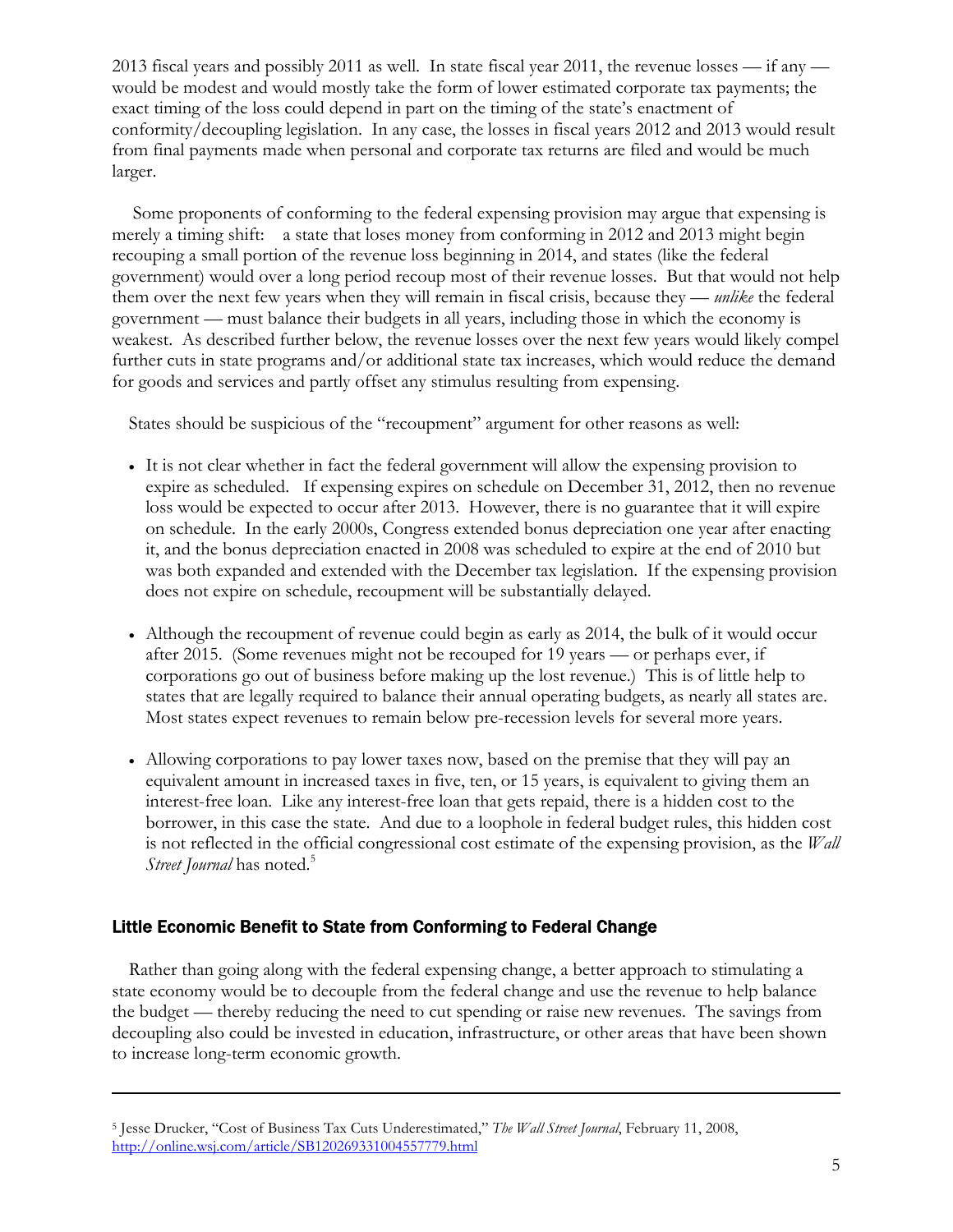States considering decoupling should note that it will not impair a corporation's ability to benefit from the *federal* expensing provision. Regardless of state action, corporations will receive a very generous investment incentive through their federal tax returns. Since federal tax rates are higher than state rates, the federal deduction for expensing is far more valuable than any state deduction would be.

 Moreover, part of the revenue loss in states that fail to decouple will subsidize investments that multi-state corporations make in *other* states. No matter where a corporation buys a piece of equipment, it can deduct the cost of that purchase from its taxable income in every state where it pays taxes. (The tax that a corporation pays each state is based on a formula that reflects the share of its entire U.S. operation that takes place within the state.) Thus, a state's decision to conform to the federal expensing provision wouldn't give corporations an incentive to buy equipment from within the state, since a corporation would receive the same tax deduction if it bought equipment from outside the state.

 Large, multi-state corporations represent a large portion of most states' corporate tax bases, and those corporations' capital investments are spread around the country. A corporate taxpayer in Iowa, for example, is likely to make most of its depreciable investment purchases in states other than Iowa. So much of the state's cost of conforming to expensing would subsidize out-of-state investments.

 Small businesses, by contract, are largely unaffected by this expensing rule. A separate and permanent provision of federal tax law already allows 100 percent expensing for small businesses, and all states generally conform either fully or partially to this provision.<sup>6</sup>

 In short, conforming to expensing is not likely to materially improve any state's economic performance or cushion its economic downturn.

 $\overline{a}$ 

<sup>6</sup> That permanent federal provision is known as Section 179; the temporary expensing provision discussed in this paper is Section 168(k). Section 179 normally limits full expensing to capital purchases of up to \$25,000, though Congress has temporarily increased that limit to \$500,000. A few states have decoupled from the temporary increase in the Section 179 expensing limit but still conform to the permanent Section 179 rules, so businesses making capital purchases of less than \$25,000 are unaffected if these states decouple from Section 168(k).